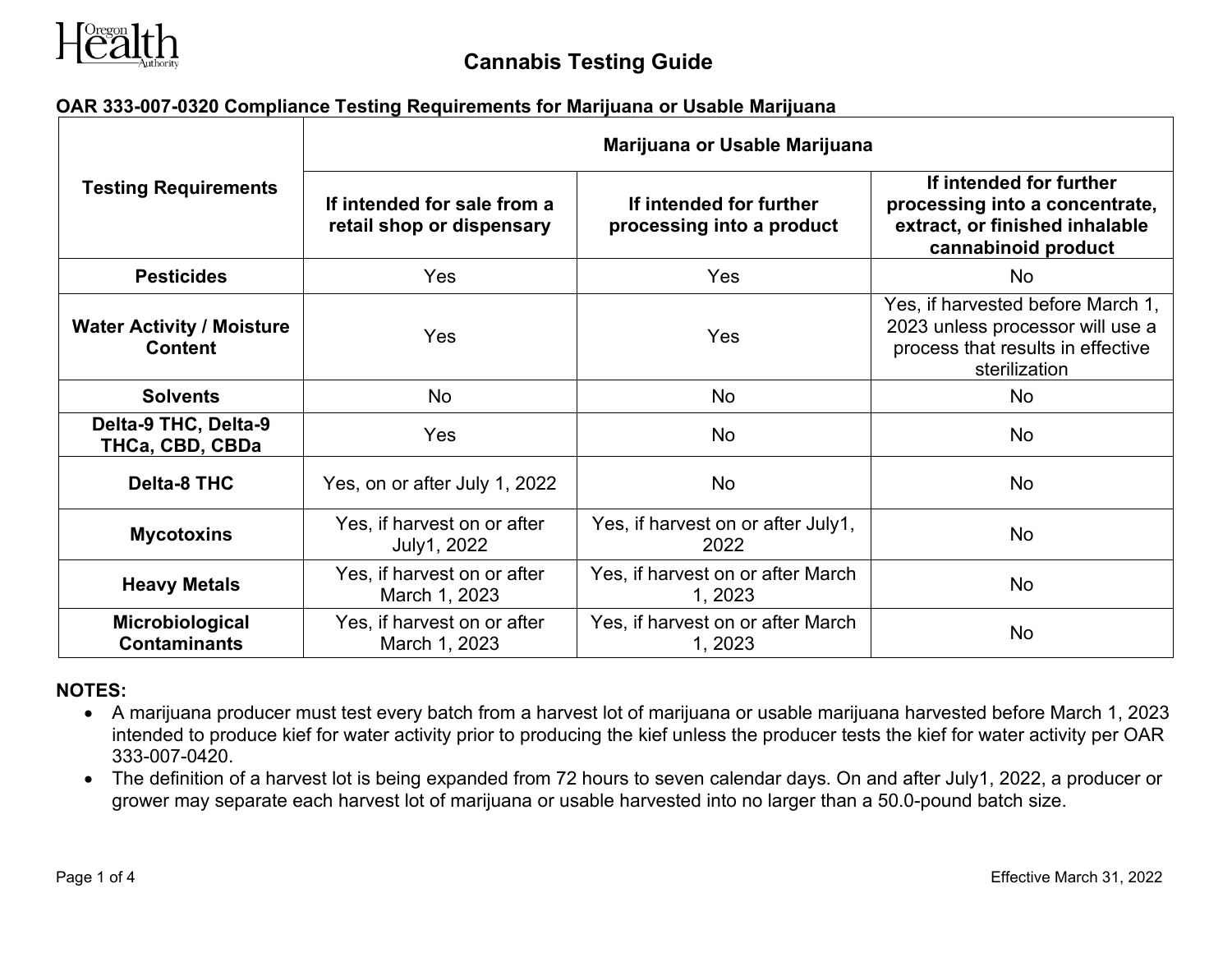

# **OAR 333-007-0330 Compliance Testing Requirements for Cannabinoid Concentrates and Extracts**

|                                                    | <b>Concentrate or Extract</b>                               |                                                                                                                | Producer producing kief as permitted under<br>OAR 845-025-2020 |                                                                                                                |
|----------------------------------------------------|-------------------------------------------------------------|----------------------------------------------------------------------------------------------------------------|----------------------------------------------------------------|----------------------------------------------------------------------------------------------------------------|
| <b>Testing Requirements</b>                        | If intended for sale<br>from a retail shop or<br>dispensary | If intended for further<br>processing into a<br>product, except a<br>finished inhalable<br>cannabinoid product | If intended for sale from<br>a retail shop or<br>dispensary    | If intended for further<br>processing into a<br>product, except a<br>finished inhalable<br>cannabinoid product |
| <b>Pesticides</b>                                  | <b>Yes</b>                                                  | <b>Yes</b>                                                                                                     | Yes                                                            | Yes                                                                                                            |
| <b>Water Activity / Moisture</b><br><b>Content</b> | No                                                          | No                                                                                                             | Yes, if manufactured<br>before March 1, 2023                   | Yes, if manufactured<br>before March 1, 2023                                                                   |
| <b>Solvents</b>                                    | Yes*                                                        | Yes*                                                                                                           | No                                                             | <b>No</b>                                                                                                      |
| Delta-9 THC, Delta-9<br>THCa, CBD, CBDa            | <b>Yes</b>                                                  | <b>No</b>                                                                                                      | <b>Yes</b>                                                     | <b>No</b>                                                                                                      |
| <b>Delta-8 THC</b>                                 | Yes, on or after July 1,<br>2022                            | <b>No</b>                                                                                                      | Yes, on or after July 1,<br>2022                               | <b>No</b>                                                                                                      |
| <b>Mycotoxins</b>                                  | Yes, if manufactured on<br>or after July1, 2022             | Yes, if manufactured on<br>or after July1, 2022                                                                | Yes, if manufactured on<br>or after July1, 2022                | Yes, if manufactured on<br>or after July1, 2022                                                                |
| <b>Heavy Metals</b>                                | Yes, if manufactured on<br>or after March 1, 2023           | Yes, if manufactured on<br>or after March 1, 2023                                                              | Yes, if manufactured on<br>or after March 1, 2023              | Yes, if manufactured on<br>or after March 1, 2023                                                              |
| Microbiological<br><b>Contaminants</b>             | Yes, if manufactured on<br>or after March 1, 2023           | Yes, if manufactured on<br>or after March 1, 2023                                                              | Yes, if manufactured on<br>or after March 1, 2023              | Yes, if manufactured on<br>or after March 1, 2023                                                              |

\*A processor is exempt from testing for solvents if they did not use any solvent listed in OAR 333-007-0410, Table 4 and either only used a mechanical extraction or used only water, animal fat, or vegetable oil as a solvent.

**NOTE:** A cannabinoid concentrate made only using food grade animal fat or food grade plant-based oil is not required to be tested for pesticides, mycotoxins starting July1, 2022, heavy metals starting March 1, 2023 or microbiological contaminant starting March 1, 2023 if the marijuana or usable marijuana used to make the concentrate was tested and passed for pesticides, mycotoxins on or after July1, 2022, heavy metals on or after March 1, 2023 or microbiological contaminant on or after March 1, 2023.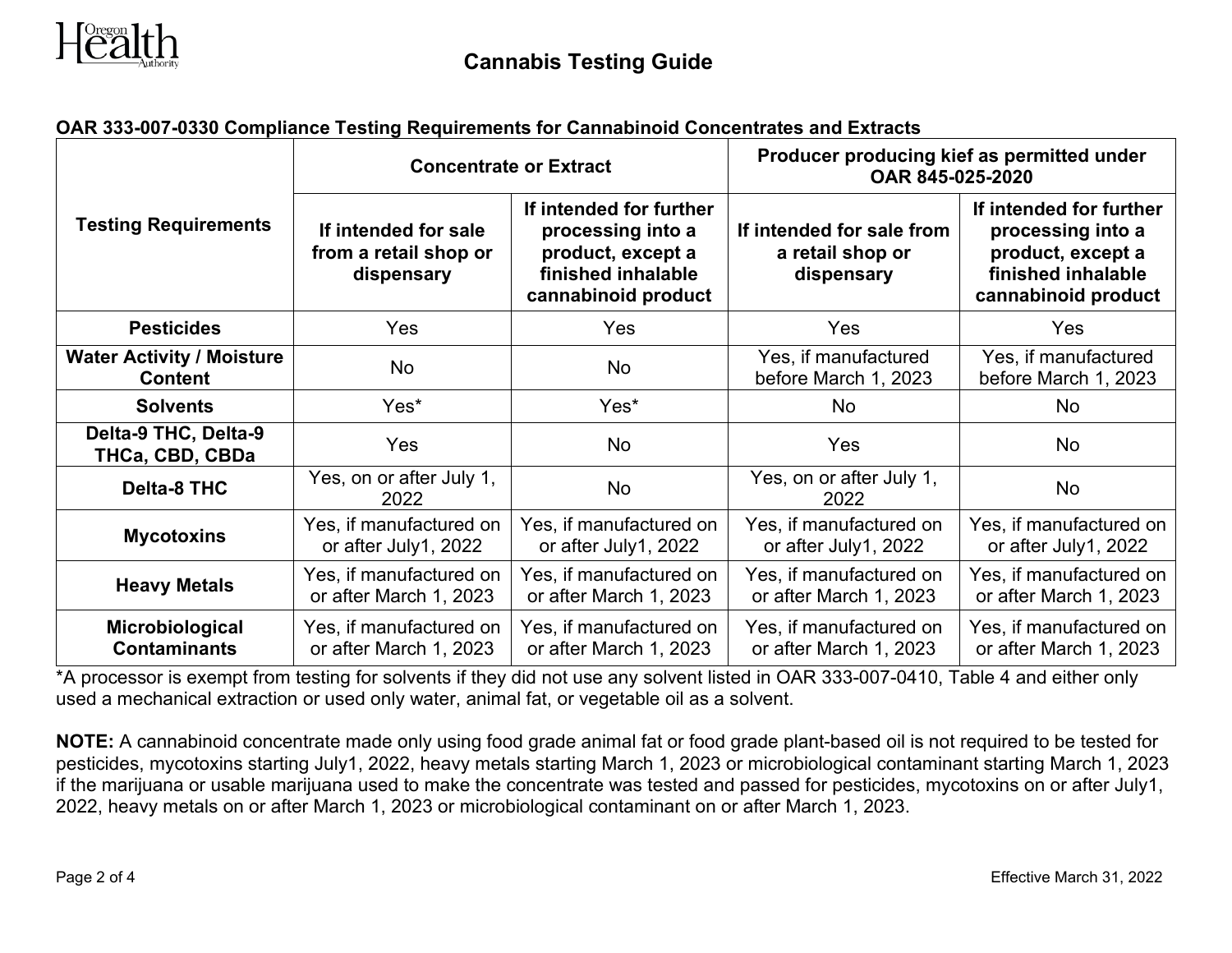

| <b>Testing Requirement</b>                     | Finished cannabinoid product prior to selling or transferring |
|------------------------------------------------|---------------------------------------------------------------|
| <b>Pesticides</b>                              | No                                                            |
| <b>Water Activity / Moisture Content</b>       | No                                                            |
| <b>Solvents</b>                                | No                                                            |
| Delta-9 THC, Delta-9 THCa, CBD,<br><b>CBDa</b> | Yes                                                           |
| <b>Delta-8 THC</b>                             | Yes, on or after July 1, 2022                                 |
| <b>Mycotoxins</b>                              | <b>No</b>                                                     |
| <b>Heavy Metals</b>                            | No                                                            |
| <b>Microbiological Contaminants</b>            | No                                                            |

#### **OAR 333-007-0340 Compliance Testing Requirements for Cannabinoid Products**

**NOTE:** Any marijuana, usable marijuana, concentrate or extract must be tested and pass for pesticides, solvent if required, water activity if required, heavy metals if harvested or manufactured on or after March 1, 2023, mycotoxins if harvested or manufactured on or after July1, 2022 and microbiological contaminants if harvested or manufactured on or after March 1, 2023, prior to being used to make a cannabinoid product.